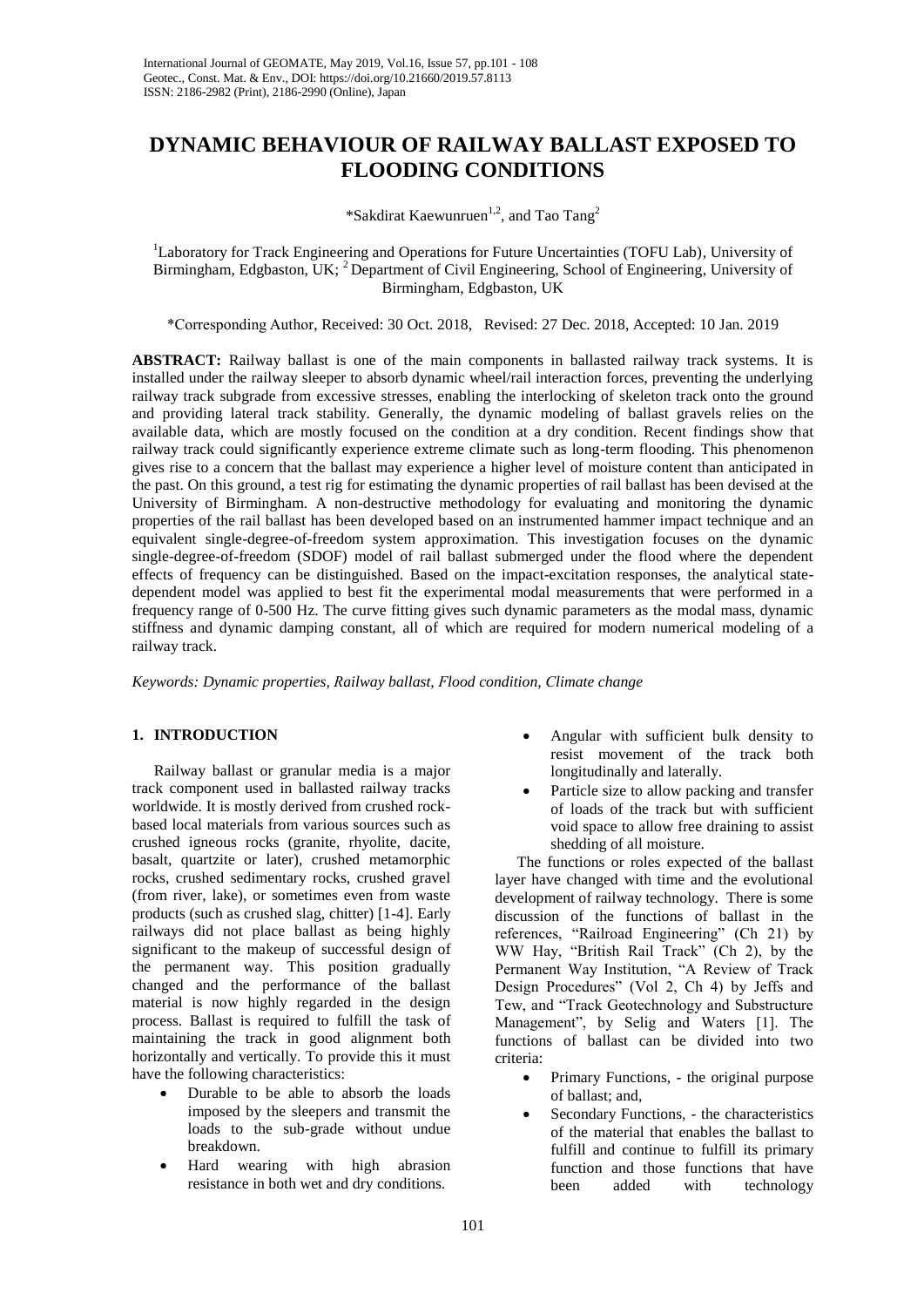improvements and community expectations.

The primary functions of the ballast are to provide a uniform elastic vertical support; to fix the track in position laterally and longitudinally, and to facilitate the correction of the track level and line enhancing constructability and maintainability of railway network [2-4].



Fig. 1 Ballast and capping layer [2].

The secondary functions of ballast are to allow surface water to drain rapidly; to inhibit the growth of vegetation; to compensate for the presence of fouling material, to reduce noise; to provide electrical insulation of one rail from the other; and, to moderate the effect of frost heave in cold climates and the movement due to climate uncertainties [5-8]. Railway ballast is installed under railway sleepers to transfer the quasi-static stress (already filtered by rail pads and sleepers) from axle loads and wheel loads from both regular and irregular train movements, as shown in Fig. 2. In accordance with the design and analysis, numerical models of a railway track have been employed to aid the track engineers in failure and maintenance predictions [9-12].



Fig. 2 Typical track structure [9].

The current numerical models or simulations of railway tracks mostly consider the track components in a perfect situation or in a normal weather condition. The effect of flooding on the dynamic behavior of railway ballast has never

been investigated, although it is evident that climate uncertainty has a significant influence on railway networks that affect the serviceability and performance of railway tracks [13-20]. The primary reason is due to a lack of information, either about the dynamic characteristics of railway ballast under variable flooding conditions or about the dynamic train-track modeling to capture the flooding conditions. This paper is the world first to present dynamic behavior of railway ballast in flooding conditions. It also discusses the experimental results obtained as part of the railway engineering research activities at the University of Birmingham (UoB) aimed at improving the dynamic performance and modeling of railway tracks globally. The proposed relationships could be incorporated into track analysis and design tools for a more realistic representation of the dynamic train-track interaction and load transfer mechanisms.

## **2. ANALYTICAL MODELLING**

Majority of train-track dynamic simulations adopt a multi-degree-of-freedom system (MDOF) approach for modeling train and track components. MDOF system or so-called 'multi-body simulation' idealizes the structural and mechanical components into nodes of freedom and string elements (spring and dashpot). This structural idealization concept is very common in practice and academia in order to reduce computation time and resources. Fig. 3 illustrates the train-track simulation and track idealization for the numerical simulation [21].

The dynamics of the resilient track have been studied mostly based on two-degree-of-freedom (2DOF) model. In this paper, an SDOF-based method has been developed to help track engineers to evaluate the realistic dynamic behavior of railway ballast required for the design using the numerical simulation. An analytical solution has been used to best fit the vibration responses. Considering the SDOF system in Fig. 3, the dynamic behavior of ballast in the vertical direction can be described by the well-known equation of motion:

$$
m\ddot{x} + c_p \dot{x} + k_p x = f(t) \tag{1}
$$

$$
\omega_n^2 = \frac{k_p}{m_p}, \quad \text{or} \quad 2\zeta\omega_n = \frac{c_p}{m_p}
$$
\n
$$
\zeta = \frac{c_p}{2\sqrt{k_p m_p}} \tag{2a, b, c}
$$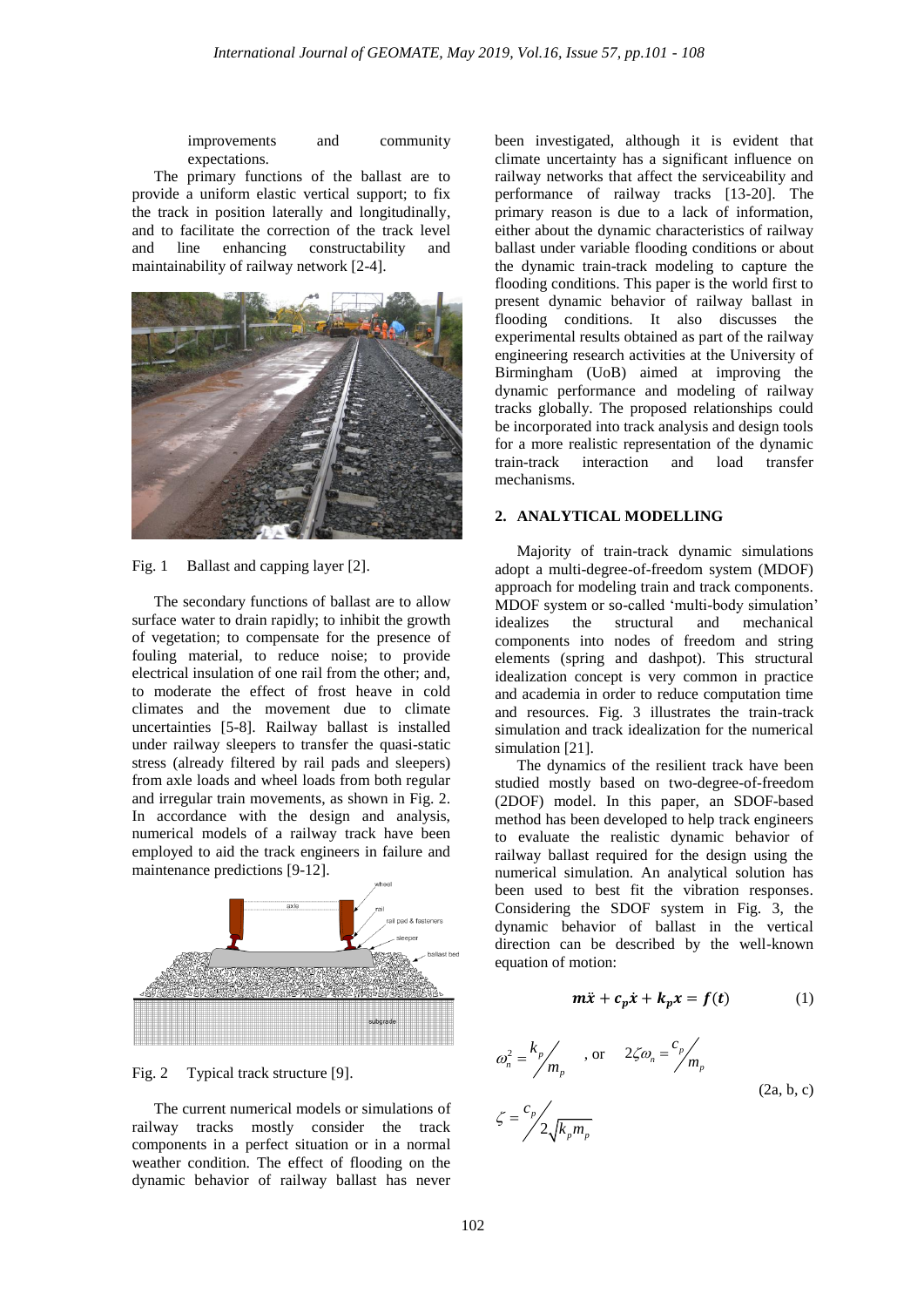where  $m_p$ ,  $c_p$ , and  $kee_p$  generally represent the effective sleeper mass, damping, and stiffness of ballast, respectively. By taking the Fourier transform of (1), the frequency response function can be determined. The magnitude of the frequency response function  $H(f)$  can be represented as follows:

$$
H(f) = \frac{1}{m_p} \frac{4\pi^2 \beta f^2}{\sqrt{\left[1 - 4\pi^2 \beta f^2\right]^2 + \left[4\pi^2 \beta \left(\frac{c_p^2}{k_p m_p}\right) f^2\right]}} \tag{3}
$$

where,

 $\overline{1}$ 

$$
3 = \frac{m_p}{k_p} \tag{4}
$$

This expression contains the system parameters  $m_p$ ,  $k_p$  and  $c_p$  that will later be used as the curvefitting parameters.



b) Ballast idealization

Fig. 3 MDOF train-track idealization [21]

Considering Eq. (2), the fundamental frequency of railway ballast is relatively low if the track mass is significant. This implies that significant energy is required to excite the vibration of the SDOF system. By lowering the effective mass over a representative area of ballast (similar to a falling weight method with relatively small diameter of Proctor, e.g. 50mm), the fundamental frequency of the SDOF system can be lifted to a higher range and it will require relatively lower energy to excite the system in order to obtain a realistic vibration response. In this study, a block of concrete (150mm x 150mm x 150mm) is used to represent the effective mass in the system. This enables the effective use of a modal hammer to excite the system [22-26].

#### **3. EXPERIMENTAL SETUP**

Fig. 4 demonstrates the experimental setup in this study. Pilot studies (over 200 data sets) using a modal hammer (PROSIG) were carried out to evaluate the accuracy and precision of the vibration responses. The modal vibrations show excellent agreement between each test. The resonant frequency of the system is around 50-60 Hz, which are significantly above the minimum requirement for the calibrated, instrumented modal hammer ( $> 4$  Hz). The boundary condition of the box is twice the side of the concrete block to avoid reflected shear wave. Since only vertical vibration is excited and measured, it was found that the boundary condition can be negligible and twisting and Rayleigh modes of vibration cannot be detected (as small-amplitude resonances). This pilot result allows further research into the effect of flooding condition on the dynamic behavior of railway ballast.



Fig. 4 A test setup

To measure the vibration response of the ballast, an accelerometer was placed on the top surface of the upper segment, as illustrated in Fig.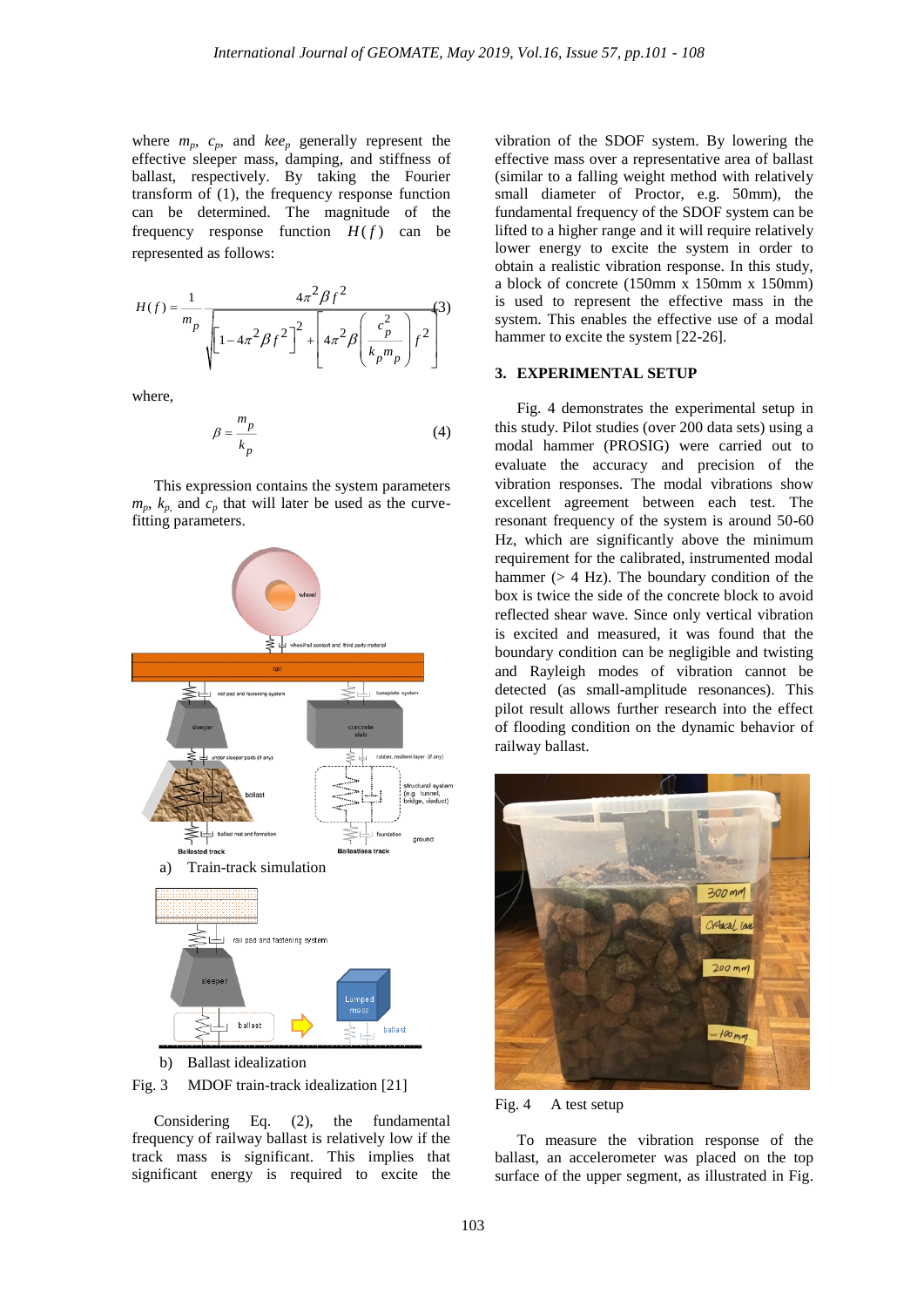4. The mass of the upper segment is 8.2kg. It should be noted that a test rig was mounted on a "strong" or "isolated" floor, the frequency responses of which are significantly higher than those of interest for the ballast. During the tests, the floor also isolates ground vibration from surrounding sources. To impart an excitation on the upper mass, an impact hammer was employed within a capable frequency range of 0–3,500 Hz. The FRF could then be measured by using the PCB accelerometer connected to the PROSIG modal testing system, and to a computer. Measurement records also included the impact forcing functions and the coherence functions.

#### **4. RESULTS AND DISCUSSION**

It is important to note that railway operators do not commonly operate a train over a flooded railway track, to assure the safety of passengers and goods. This is due to the fact that the condition and integrity of railway tracks under flood condition cannot be inspected or assessed. In many cases, the flood water washes away railway ballast and also undermines the condition and loadbearing capacity of subgrade and formation. Running a train on unstable track formation can cause train derailment, damage to assets and infrastructure, and failure of the signaling system (e.g. switches and crossings). In addition, the track circuits and signaling could be malfunctioned and it is impossible to detect the location of the train. These issues are dangerous for train operations. The aim of this study is to establish a better insight into the dynamic characteristics of railway ballast in flooding condition. The insight will help track engineers to develop appropriate models of flooded railway ballast. Also, the dynamic model can be used for condition monitoring of railway tracks so that the track integrity can be adequately assessed in both normal and flooding conditions.

An example of the impulse, dynamic response and FRF of railway ballast in the experiments can be seen in Fig. 5. It is found that the level of water slightly reduces the natural frequency of the ballast system since the stagnant water fills the pore of gravels or clogs the ballast.

The aim of this study is to establish a better insight into the dynamic behavior of railway ballast in flooding condition. The insight will help track engineers to develop appropriate models of flooded railway ballast [27-29].

The dynamic responses of railway ballast in flood conditions can be seen in Fig. 6 (in the time domain) and in Fig. 7 (in the frequency domain). Fig. 6 shows that the vibrational amplitude of the representative mass is reduced with an increased level of water or flooding condition. The level of water also reduces the secondary amplitude of vibration over time. It is clear that the flood level can also increase the energy dissipation capacity of the track when stagnant water fills the pore of gravels or clog the ballast.



Fig. 5. A test result (based on the average of 10 data sets)

Fig. 7 also confirms the insight into the dynamic behavior of the ballast in flooding conditions. The dynamic receptance (H) decreases with the increment of flood level. Also, the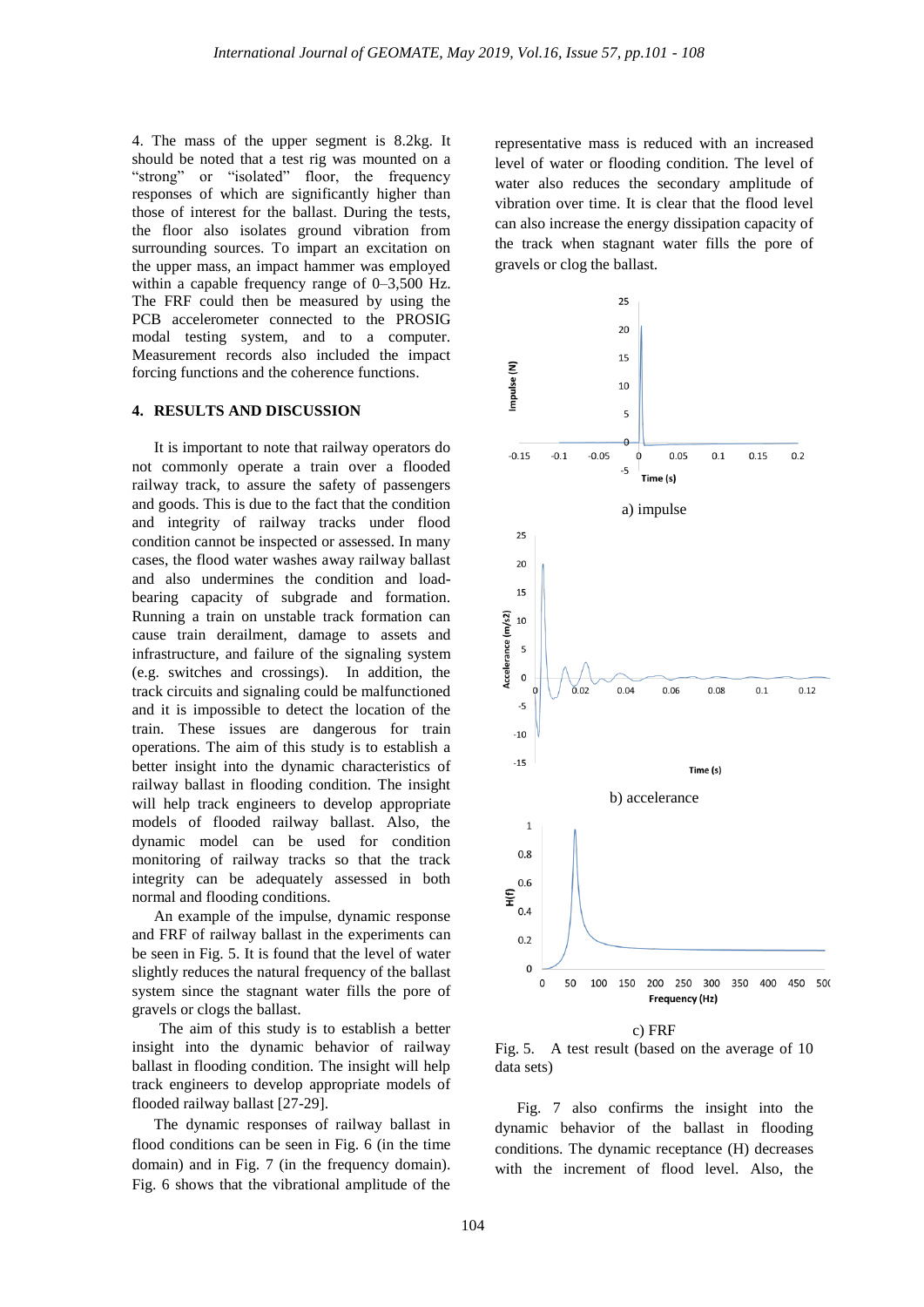flooding condition can also shift the natural frequency of the ballast layer (of the SDOF system). Considering that the representative mass is relatively constant, it implies that the water level can also reduce the stiffness of the system.

Table 1 demonstrates the effect of flood level on the dynamic modal parameters of railway ballast. It can be observed that the increment of flood water level will reduce the stiffness of ballast, whilst increase the damping coefficient. The quality of the experimental result and the bestfitting can be seen from the correlation coefficient. The error of modal parameter identification is less than 3%. However, the influence of flood water on stiffness is relatively moderate with around 30% change observed. In contrast, it is apparent that the

flood water can affect the damping significantly since the change in damping can be over 70%. This insight informs that the dynamic modeling of ballast needs to be updated. Based on the experimental results, it is proposed that a model of state-dependent properties (e.g. with additional dashpot) should be adopted for flooded ballast.

Fig. 8 also confirms the insight into the dynamic behavior of the ballast in flooding conditions. It can be observed from the various bands that the use of natural frequency alone cannot be effective in determining the integrity of railway ballast. Note that the flooding condition tends to shift the natural frequency of the ballast layer (of the SDOF system). Considering that the representative mass is relatively constant, it



Fig. 6 Dynamic responses to impact hammer loading (normalised by the maximum impulse)



Fig. 7 Frequency response functions of flooded ballast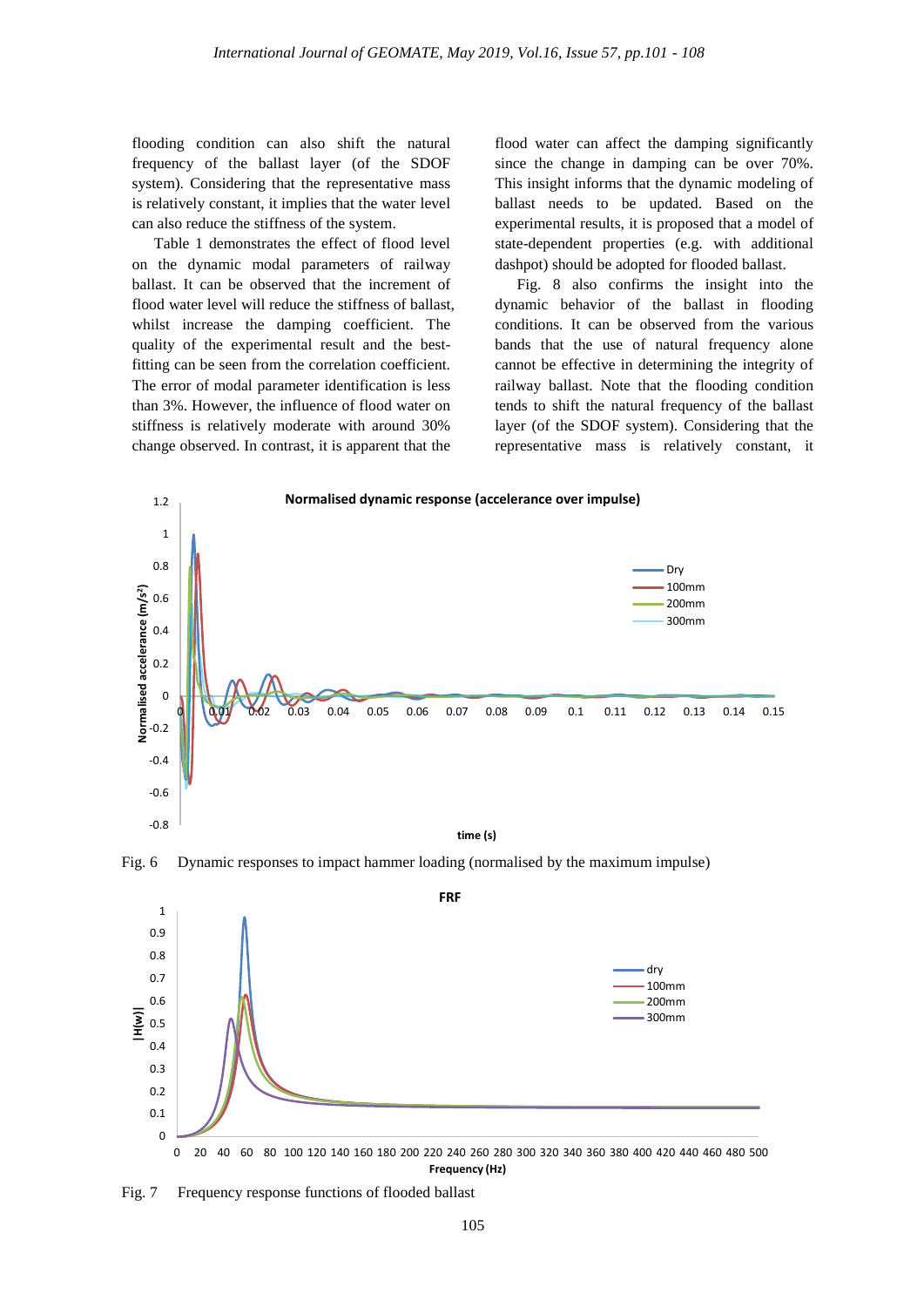implies that the water level tends to reduce the stiffness of the system.



Fig.8 Natural frequency of ballast in flood conditions

Table 1. Dynamic properties of ballast in flood conditions (water temperature at  $20^{\circ}$ C).

| Stiffnes % $\Delta K$ |       |    | Dampi   | $\%$ | Correlation |
|-----------------------|-------|----|---------|------|-------------|
| s                     |       |    | ng      | Ac   | Coefficient |
| (kN/m)                |       |    | (kNs/m) |      | (% )        |
|                       |       |    |         |      |             |
| Dry                   | 1,036 | 0  | 0.3721  | 0    | 99.85       |
| 33%                   | 1.009 | 3  | 0.5736  | 54   | 98.16       |
| 66%                   | 986.2 | 5  | 0.6131  | 65   | 98.94       |
| 100%                  | 708.4 | 31 | 0.6364  | 71   | 97.81       |

#### **5. CONCLUSION**

Railway ballast is one of the critical components widely used in modern ballasted railway track systems. It is generally installed under the railway sleeper to absorb dynamic wheel/rail interaction forces, preventing the underlying railway track subgrade from excessive stresses, enabling the interlocking of skeleton track onto the ground and providing lateral track stability. Current practices in numerical simulations make use of MDOF systems that adopt merely the dry ballast condition. Recent findings show that railway track could significantly experience extreme climate such as long-term flooding. Therefore, there is a need to identify appropriate models as well as to investigate the realistic dynamic behavior of railway ballast exposed to flooding conditions. This study is the world first to highlight such critical effect. Analytical and experimental studies have been carried out to address such the pressing issue. The

experimental studies reveal an unprecedented insight into the dynamic behavior of the flooded ballast. The flood condition can reduce the instant stiffness of the track system, whilst also increasing the damping or energy dissipation of the track. It is important to note that this study considered a flash flood case only. In reality, the flood condition can also reduce the load carrying capacity and stiffness of the subgrade layer too. Future work will highlight the modal identification and the development of new SDOF model that is more realistic and more capable to define dynamic characteristics of the railway tracks submerged under flood conditions. The influence of impulse energy, as well as the track mass, will also be investigated in the near future.

## **6. ACKNOWLEDGMENTS**

The first author wishes to gratefully acknowledge the Japan Society for Promotion of Science (JSPS) for his JSPS Invitation Research Fellowship (Long-term), Grant No L15701, at Track Dynamics Laboratory, Railway Technical Research Institute and at Concrete Laboratory, the University of Tokyo, Tokyo, Japan. The JSPS financially supports this work as part of the research project, entitled "Smart and reliable railway infrastructure". Special thanks to European Commission for H2020-MSCA-RISE Project No. 691135 "RISEN: Rail Infrastructure Systems Engineering Net-work" (www.risen2rail.eu) [30]. In addition, the sponsorships and assistance from CEMEX, Network Rail, RSSB (Rail Safety and Standard Board, UK) are highly appreciated. Financial support from BRIDGE Grant (Collaboration between the University of Birmingham and the University of Illinois at Urbana Champaign) is also gratefully acknowledged.

## **7. REFERENCES**

- [1] Indraratna, B., Rujikiatkamjorn C., and Salim W., Advanced Rail Geotechnology – Ballasted Track, CRC Press, London, UK, 2011
- [2] Kaewunruen S., Ballast and ballast mat, Rail Engineering Course Topic 2.8, RailCorp NSW, Sydney, Australia, 2012, pp. 1-13.
- [3] Kaewunruen S., and Remennikov A.M., Nondestructive testing (NDT): A tool for dynamic health monitoring of railway track structures. Materials Australia, 39(6), 14-16 (invited), 2006.
- [4] Remennikov A.M., and Kaewunruen S., A review on loading conditions for railway track structures due to train and track vertical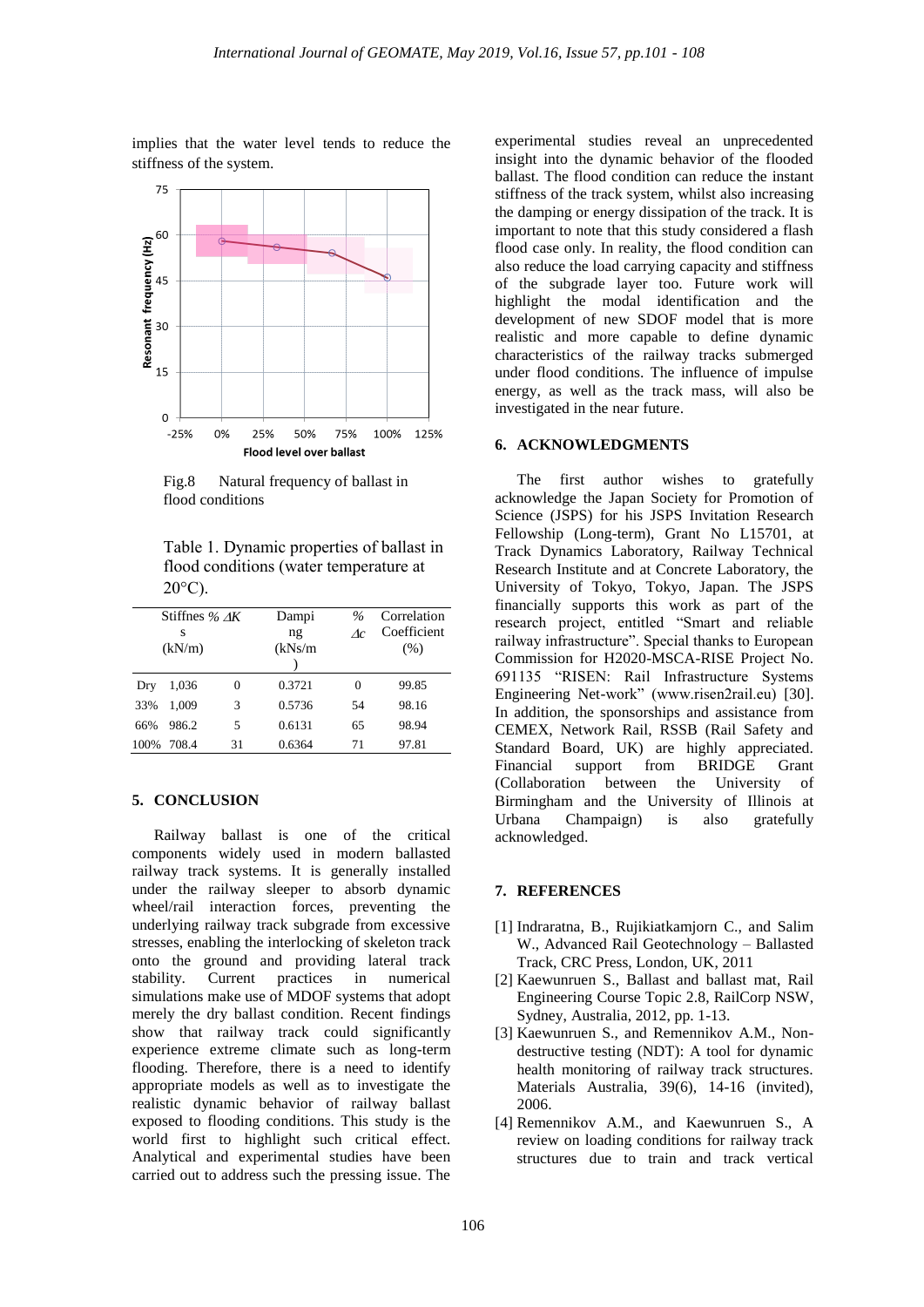interaction. Structural Control and Health Monitoring, 15, 207-234, 2008.

- [5] S. Kaewunruen, A.M. Remennikov, Experimental simulation of the railway ballast by resilient materials and its verification by modal testing, Experimental Techniques, 32(4): 29-35, 2008.
- [6] S. Kaewunruen, A.M. Remennikov, Nonlinear finite element modeling of railway prestressed concrete sleeper, Proceedings of the 10th East Asia-Pacific Conference on Structural Engineering and Construction, EASEC 2010, 4, 323-328, 2006.
- [7] M. Vu, S. Kaewunruen, M. Attard, Chapter 6 Nonlinear 3D finite-element modeling for structural failure analysis of concrete sleepers/bearers at an urban turnout diamond, in Handbook of Materials Failure Analysis with Case Studies from the Chemicals, Concrete and Power Industries, p.123-160, Elsevier, the Netherlands, 2016. http://dx.doi.org/10.1016/B978-0-08-100116- 5.00006-5.
- [8] A.M. Remennikov, M.H. Murray, S. Kaewunruen, Reliability-based conversion of a structural design code for railway prestressed concrete sleepers. Proceedings of the Institution of Mechanical Engineers, Part F: Journal of Rail and Rapid Transit 226, 155- 173, 2012.
- [9] Kaewunruen, S., Ishida, T., Remennikov, A.M., "Dynamic performance of concrete turnout bearers and sleepers in Railway Switches and Crossings", Advances in Civil Engineering Materials 7 (3), 2018. doi:10.1520/ACEM20170103
- [10]AREMA, AREMA-Manual for Railway Engineering , Chapter 30 Ties. American Railway Engineering and Maintenance-of-Way Association, USA, 2012.
- [11]S. Kaewunruen, A.M. Remennikov, Sensitivity analysis of free vibration characteristics of an in-situ railway concrete sleeper to variations of rail pad parameters, Journal of Sound and Vibration 298(1): 453- 461, 2006.
- [12]S. Kaewunruen, S. K. Kimani, Damped frequencies of precast modular steel-concrete composite railway track slabs, Steel & Composite Structures, An Int J., 25 (4), 427- 442, 2017.
- [13]S. K. Kimani, S. Kaewunruen, Free vibrations of precast modular steel-concrete composite railway track slabs, Steel & Composite Structures, An International Journal 24 (1), 113-128, 2017.
- [14]S. Kaewunruen, "Impact Damage Mechanism and Mitigation by Ballast Bonding at Railway Bridge Ends", International Journal of

Railway Technology, 3(4), 1-22, 2014. doi:10.4203/ijrt.3.4.1

- [15]Kaewunruen, S., Lopes, LMC, Papaelias, M.P., "Georisks in railway systems under climate uncertainties by different types of sleeper/crosstie materials", Lowland Technology International 20 (1), 67-76, 2018.
- [16]De Man, A.P. DYNATRACK: A survey of dynamic railway track properties and their quality. Ph.D. Thesis, Faculty of Civil Engineering, Delft University of Technology, The Netherlands, 2002.
- [17]Fenander, A. A fractional derivative railpad model included in a railway track model. Journal of Sound and Vibration 212(5), 889- 903, 1998.
- [18]Cai, Z. Modeling of rail track dynamics and wheel/rail interaction. Ph.D. Thesis, Department of Civil Engineering, Queen's University, Ontario, Canada, 1992.
- [19]Kaewunruen, S., Remennikov, A.M. Effect of improper ballast tamping/packing on dynamic behaviors of on-track railway concrete sleeper. International Journal of Structural Stability and Dynamics, 7(1): 167-177, 2007.
- [20]Kaewunruen, S., Remennikov, A.M. Application of experimental modal testing for estimating dynamic properties of structural components, Proceedings of Australian Structural Engineering Conference 2005, Sep 11-14, Newcastle, Australia [CD Rom].
- [21]Kaewunruen, S., Remennikov, A.M., Current state of practice in railway track vibration isolation: an Australian overview, Australian Journal of Civil Engineering 14 (1), 63-71, 2016.
- [22]Remennikov, A., Kaewunruen, S., Determination of dynamic properties of rail pads using instrumented hammer impact technique. Acoustics Australia 33(2): 63-67, 2005.
- [23]Kaewunruen, S., Remennikov, A.M. Field trials for dynamic characteristics of railway track and its components using impact excitation technique. Ndt & E International 40 (7), 510-519, 2007.
- [24]Esveld, C. Modern Railway Track (2nd edition), MRT-Productions Press, The Netherlands, 653p., 2001
- [25] Setsobhonkul, S., Kaewunruen, S., Sussman, J.M., Lifecycle Assessments of Railway Bridge Transitions Exposed to Extreme Climate Events, Frontiers in Built Environment 3, 35, 2017.
- [26]Kaewunruen, S., Remennikov, A.M., Experimental determination of the effect of wet/dry ballast on dynamic railway sleeper/ballast interaction, ASTM Journal of Testing and Evaluation 36 (4), 412-415, 2008.